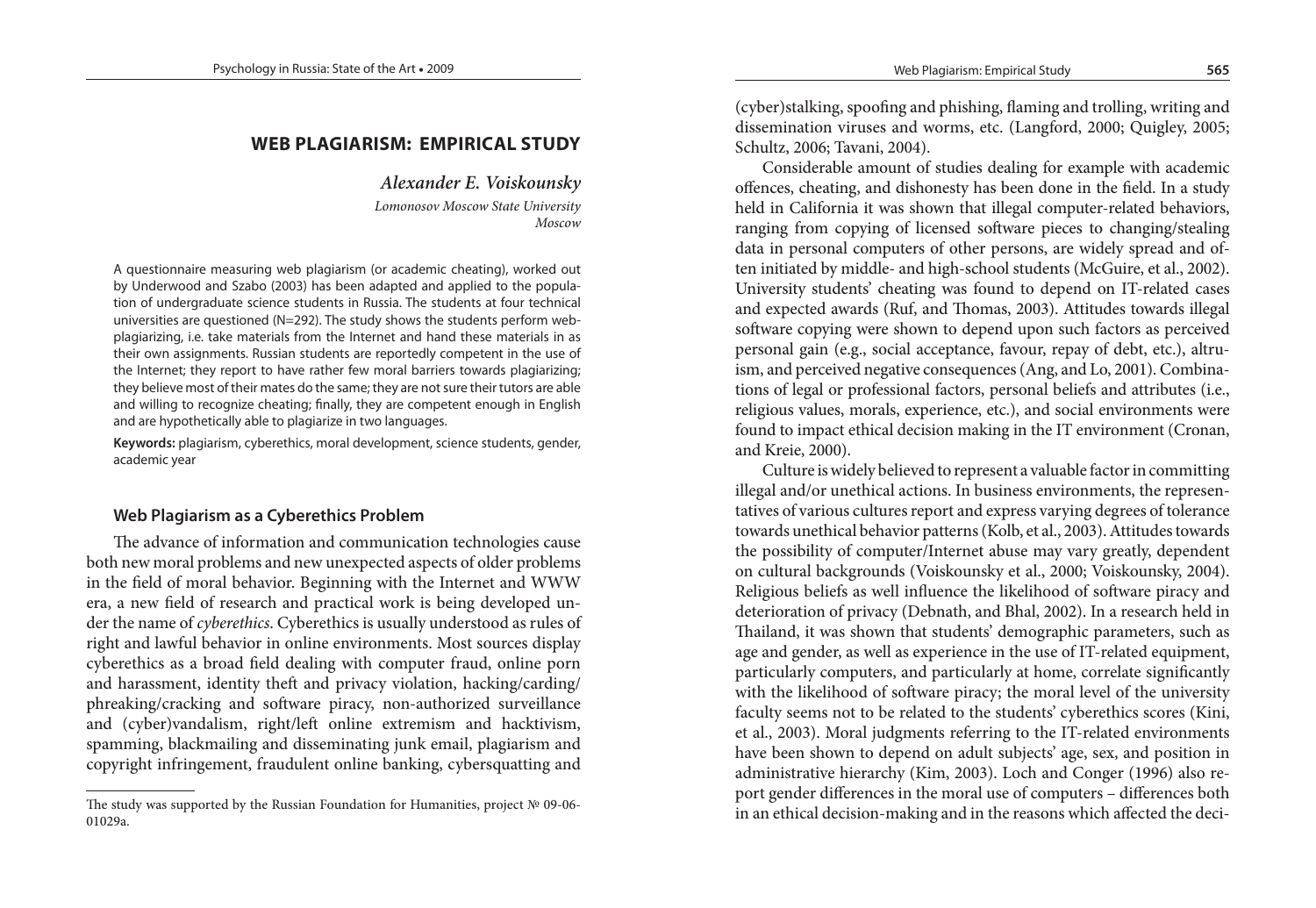sions made by men and women. In a comparative study held recently in the USA and in China (Jackson, et al., 2008) it was stated that the Chinese participants find morally questionable online behaviors to be more acceptable, compared to the USA participants, with the only exception of the videogame violence – the USA participants, especially males, find it more acceptable compared to the Chinese participants.

The most general conclusion says that culture dependent attitudes towards software license infringement, use of viruses, and misuse of corporate computing resources differ greatly. At the same time the results of a study held in several countries make it evident that there is not a single culture, out of the nine investigated, whose representatives exhibit totally "perverted" (compared to what is though to be correct in the Great Britain or in the USA) moral attitudes in the IT field (Whitman, et al., 1999).

This paper is devoted to new trends in academic plagiarism, related to taking ready-made pieces from the Internet and inserting these pieces into one's assignment and/or presenting a whole piece as a homework. Academic plagiarism, being an obvious part of cyberethics, is a world-wide problem; new information technologies make it quite easy to copy and paste someone's work and present it, or a part of it, as one's own work. Also, it is nowadays harder for a teacher/tutor to recognize a fraud, due to a great amount of possible web sources which might have been used to commit fraud.

On higher levels of academic hierarchy plagiarism is a more or less rare evil, since the reviewers are competent, and the authors have easy enough access to the dissertations/books/theses/scholar, papers submitted to diverse foundations, boards and publishers, and are often able and most often willing to tell the truth. On lower levels the problem is serious indeed. Many universities have already equipped the faculty with specialized search engines which compare any newly submitted written work with the storage of previously submitted works, and find out the preceding work(s) which substantially overlaps with the new one. In the latter case the new work would be rejected, and disciplinary measures would be taken against the student who attempted to hand it in. The search engines need to update the storage constantly, and their effectiveness might anyway be questioned; the limits of reliability of these instruments should be investigated.

The word "plagiarism" is certainly known to many pupils/students, but they usually do not relate it with their habitual practice: for example, on May 28<sup>th</sup>, 2004 the Webuser told a story of Michael Gunn, a former student at the University of Kent, who claimed he was not aware that his written works were obvious cases of plagiarism (Earl, 2004). The student, who was said would not be awarded his degree, was desperate. His mates and professors uttered they believe that Michael Gunn was not exceptional; plagiarism is believed to be widespread and epidemically developing. New Since the copy, cut and paste techniques are taught in elementary school, the must "never do plagiarism" needs to be competently explained to all the generations of students, beginning with the youngest, and the explanations need to involve new technology-driven cases.

Different views on legal and moral aspects of the Internet-related plagiarism, on personal and situational factors which make it possible and even welcomed in students' communities, are discussed by Szabo and Underwood (Szabo, and Underwood, 2004; Underwood, and Szabo, 2003) – this study has significantly influenced our work. Since it was shown by many authors (see above) that culture is an important factor in (cyber)ethical/unethical behavior, our goal was to investigate the students' views on plagiarism and their practice in Russia. First we have to discuss the specifics of the Internet-related plagiarism in Russia.

Plagiarism is a well-known Russian term, it is most often referring to stealing pieces of music or fiction, and rather rarely – to academic issues. There are no good equivalents of terms like 'academic cheating', 'academic offences' or 'academic dishonesty', but for copyright infringement or plagiarism. Thus, the very term 'plagiarism' is widely known and well understood in Russia. What is important, the term is not often referred to University students' academic work.

Cyberethic problems seem to be universal, including the use of new technologies for cheating in academic environments. On the other side, these problems might in a way be culture-dependent. One may suppose that the Internet plagiarism is no less usual type of behavior in Russia than it is elsewhere. Right now we cannot say whether this is true or not. First we need to collect empirical data in some comparable way. The empirical part of the paper is an advance in this direction.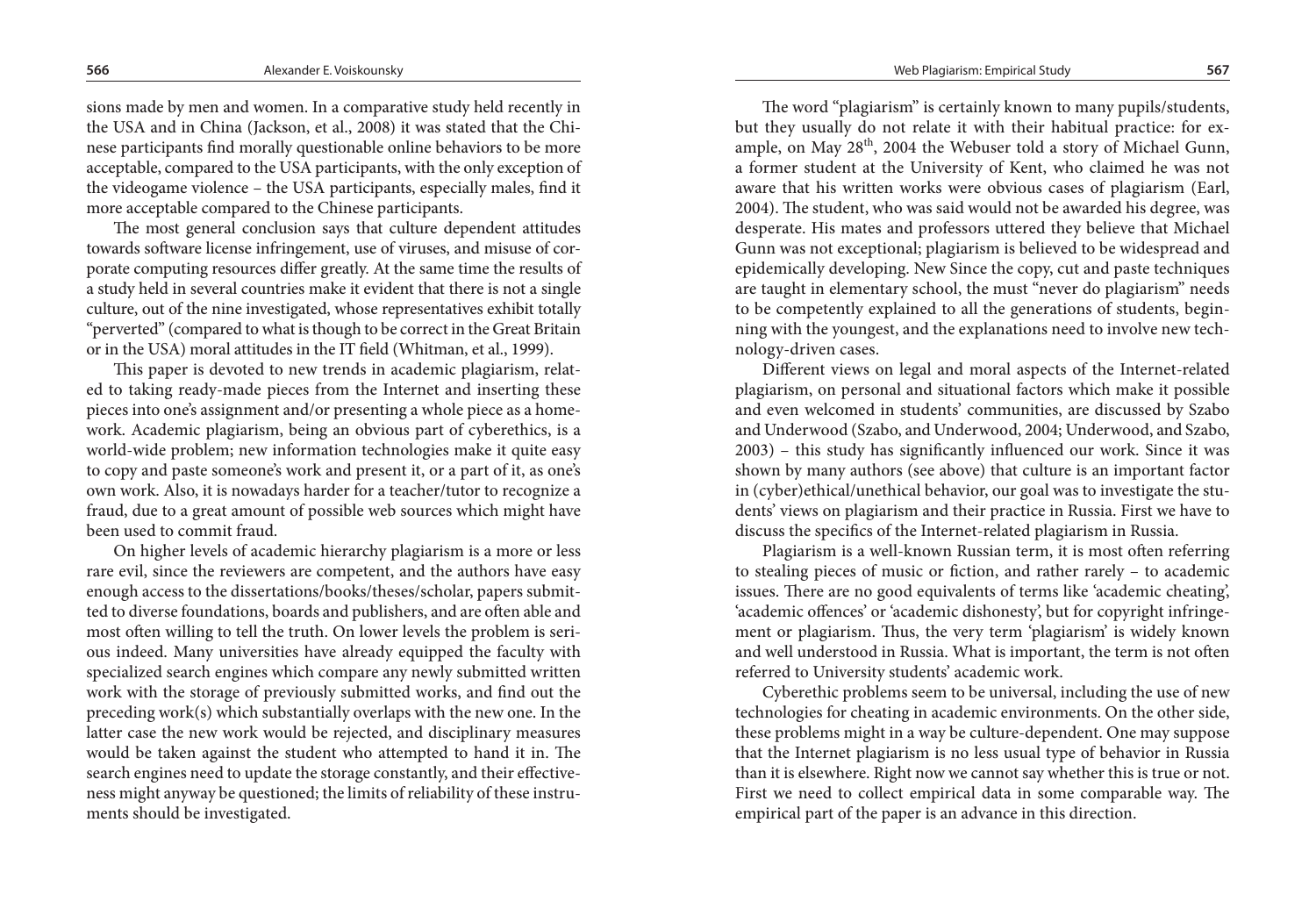The aim of research was to restrict the broad enough theme and to carry out a study on the use of plagiarism from the Web in Russia. The population under investigation included undergraduate science students.

#### **Participants**

Undergraduate students of science departments at four different Moscow universities were volunteered to participate in the study. As many as 292 students completed a 13-item questionnaire. Characteristics of the sample are presented in Table 1.

Тable 1

**Gender of the participants and number of years they study at the university**

|        | Males |       | Females |       | Total |
|--------|-------|-------|---------|-------|-------|
| Year 1 | 42    | 38,5% | 67      | 61,5% | 109   |
|        | 26,9% |       | 49,3%   |       | 37,3% |
| Year 2 | 47    | 46,5% | 54      | 53,5% | 101   |
|        | 30,1% |       | 39,7%   |       | 34,6% |
| Year 3 | 67    | 81,7% | 15      | 18,3% | 82    |
|        | 42,9% |       | 11,0%   |       | 28,0% |
| Total  | 156   | 53,4% | 136     | 46,6% | 292   |

## **The questionnaire**

The 13-item questionnaire was used, based on the 12-item questionnaire designed and used in the Szabo and Underwood (2003) and Underwood and Szabo (2003) studies. One question (№ 13) was added, namely, 'What is your level of competence in English?' The initial questionnaire was designed by Underwood and Szabo (2004) to measure:

• general familiarity of respondents with the Internet, and frequency of its use, especially for learning (questions 1-3);

• frequency of the Internet misuse in the form of plagiarism, attitudes towards plagiarism, and estimations of the risk associated with this form of cheating (questions 4-9);

• acceptability and secrecy of this form of plagiarism (questions 10-12).

Depending on the questions, a 3-, 4-, or 4-point Likert scale was provided to give the resulting marks. Additionally, in the printed questionnaire it was requested to indicate the participants' gender; an academic year was fixed since the study was held in academic settings (see the Procedure).

The initial 12-item questionnaire used in the abovementioned study held in the UK was translated into Russian, and administered within two small samples (6 and 7 persons) representing the same population of undergraduate students. The members of these two samples were interviewed in order to learn whether they understood the questions correctly. Based on the evidences gained in these interviews, the translated version of the questionnaire was corrected, and made ready to use.

### **Procedure**

Though research was held at different classrooms of four Moscow universities, the procedure was the same: upon agreement, four selected lecturers introduced an investigators' assistant to the participants, the assistant informed students about the aims of the study and distributed the printed forms with the questionnaire. Students were informed that the questionnaire was anonymous, and asked to volunteer in the study, i.e. to answer all the questions as honestly as possible and without consultations with peers. The students were assured that the aim of research was not to identify participants, but to acquire the views of as much as possible participants. After collecting the filled in forms, the assistant left the room, no longer than 10-12 minutes after the class started.

#### **Results**

The responses represent closely related but nevertheless distinct units of information; thus, the results are presented separately for each question. Gender and academic year differences are reported when statistically significant.

The first three questions showed that the majority of participants were skilled enough to use the Internet. The replies to the 1<sup>st</sup> question ("How familiar are you with using the Internet?") show that as many as 17.5 percent of students reported no familiarity with the Internet (11.5 percent men and 24.3 percent women; over 20 percent of first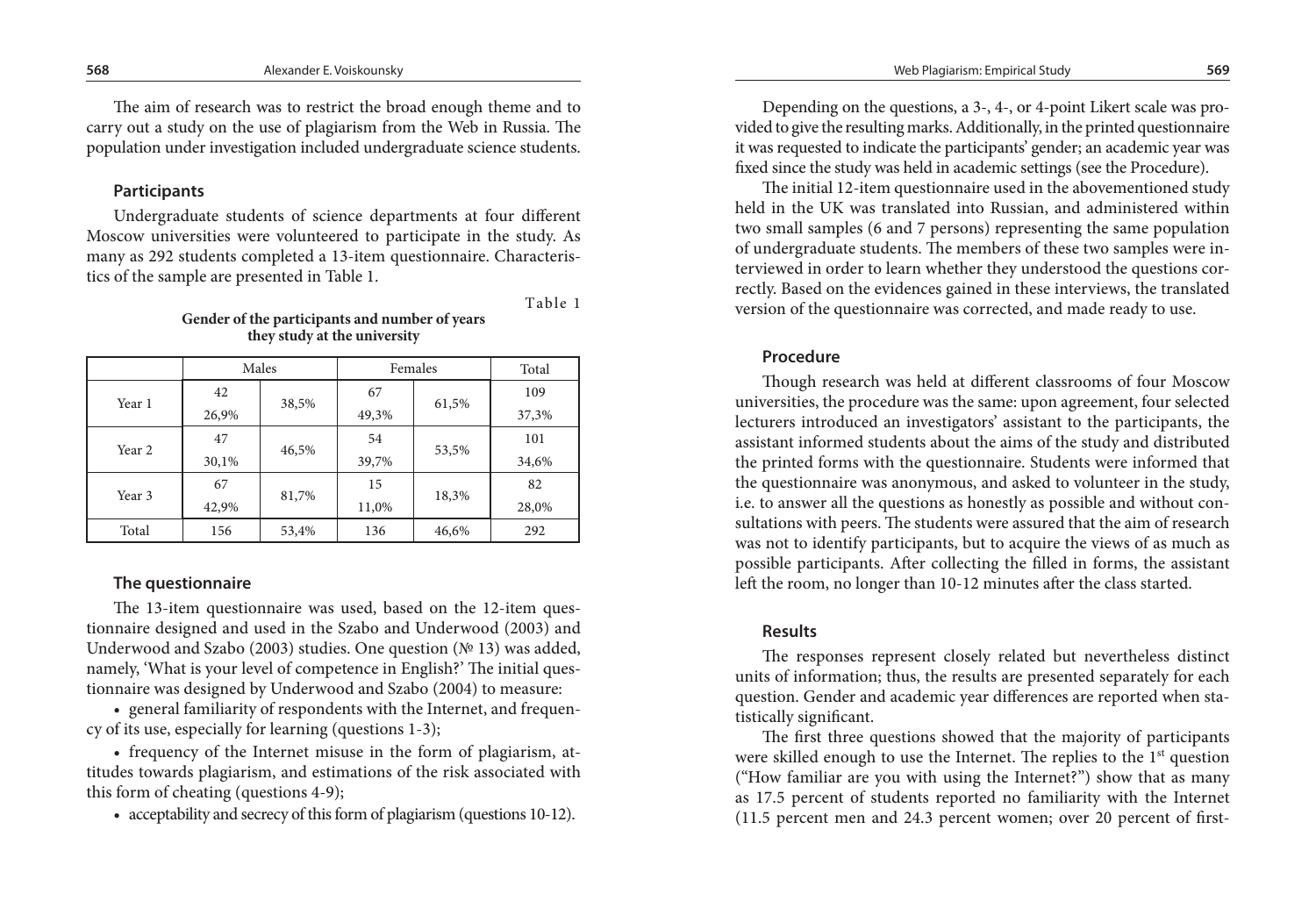and second-year, and only 3.7 percent of third-year students), about the same number of participants (17 percent) report they are able to search information, whereas almost two thirds of them could at least search, copy and save files from the Internet (including 44 percent of those who report they are familiar with all the aspects of the Internet). Gender  $(\chi^2(3) = 29,219, p < .001)$  and academic year  $(\chi^2(6) = 35.619, p < .001)$ differences are significant: men and higher-year students report greater familiarity with the Internet, compared to women and low-year students. Better familiarity with the Internet, reported by the third-year students, might also correspond with uneven gender presentation among thirdyear students: Table 1 shows that four out of every five highest academic level students are males (whereas less than half of first- and second-year participants are males), and men report better familiarity with the Internet (M = 3.22, σ = 1.03), compared to females (M = 2.55, σ = 1.15).

From the reports to the  $2<sup>nd</sup>$  question ("How often do you browse the Internet?") it is evident that over half of students (56.5 percent) use the Internet once a week or more, including 40 percent of those who use it several times a week. A small amount of students who reported, while answering to the first question, no familiarity with the Internet (17.5 percent) manage nevertheless to use it in some way, since only 15.1 percent students (9.6 percent males, 21.3 percent females) report they never at all use it. Admittedly, 2.4 percent students use information from the Internet, which someone else has searched for them. About 13 percent of participants report they do not use the Internet more often than several times per a year.

Gender differences are statistically significant  $(\chi^2 \quad (4) = 32,319,$  $p < 0.001$ ): males use the Internet more frequently than women (M = 3.96,  $\sigma$  = 1.37 for men, M = 3.04,  $\sigma$  = 1.47 for females). Negative correlation  $(r = -.317, p < .01)$  also shows that men are more frequent Internet users. Frequency significantly increases with the academic year  $(\chi^2(8))$  $= 45.034$ ,  $p < 0.001$ ): 52 percent of third-year students use the Internet more than once a week compared to 30 percent of second-year and 34 percent of first-year students. Peculiarly, the amount of the most intense users decreases from the first to the second academic year.

Frequency of the Internet use for course work differs from the preceding results: replying to the 3rd question ("How often do you use information from the Internet in preparing your assignments?") 27.4 percent of participants report they never use it for learning goals, and 31.1 percent use it often enough – once a month or more (including 5 percent of those who use it about once a week and 3 percent of those who use the Internet several times a week); as many as 42 percent use it several times a year. No significant gender or academic years specific differences are found; thus, males and females, and in general all the undergraduate students report equally rare interest in the use of the Internet while preparing their course work. A weak negative correlation  $(r = -113)$  gives a hint that younger students tend to use the Internet more often, compared to third-year students; this hint proves to be insignificant ( $p = .054$ ) though it is rather close to  $p = .05$ .

The remaining questions are more specific in touching the theme of plagiarism. The next two questions are exploring the participants' willingness to copy/paste information from the web sources and illegitimately present it as their homework. While replying to the 4<sup>th</sup> question ("How often do you use the COPY / PASTE function to embed information from the Internet, without modification and/or proper referencing, into your assignments?"), students report they rarely use unmodified information from the Internet for preparation of assignments: 11.7 percent report to do it once a month or more often (half of them – once a week or more often), and about two thirds (63.4 percent) report they never do it; 24.9 percent report they do it a few times a year. Gender differences are insignificant. Greater academic year students are less likely to use unmodified Internet information for learning goals: 48.6 percent of first-year students report they do it, compared to 34.7 percent of secondyear and 23.2 percent of third-year students. Thus, moving from the 1<sup>st</sup> to the 3<sup>rd</sup> academic years, students decrease the amount of plagiarism (i.e., the number of copy/paste actions without proper referencing) related to their course-work by two. This between-year difference is significant  $(\chi^2 (8) = 25.256, p < 0.001).$ 

When asked whether they would misuse (i.e., use in unmodified form and give no proper references) any information downloaded from the Internet in case it would save them from a failure, half of students (51 percent) chose the reply *probably*. One third (32.9 percent) reply they would rather face failure, and 16 percent report that under condi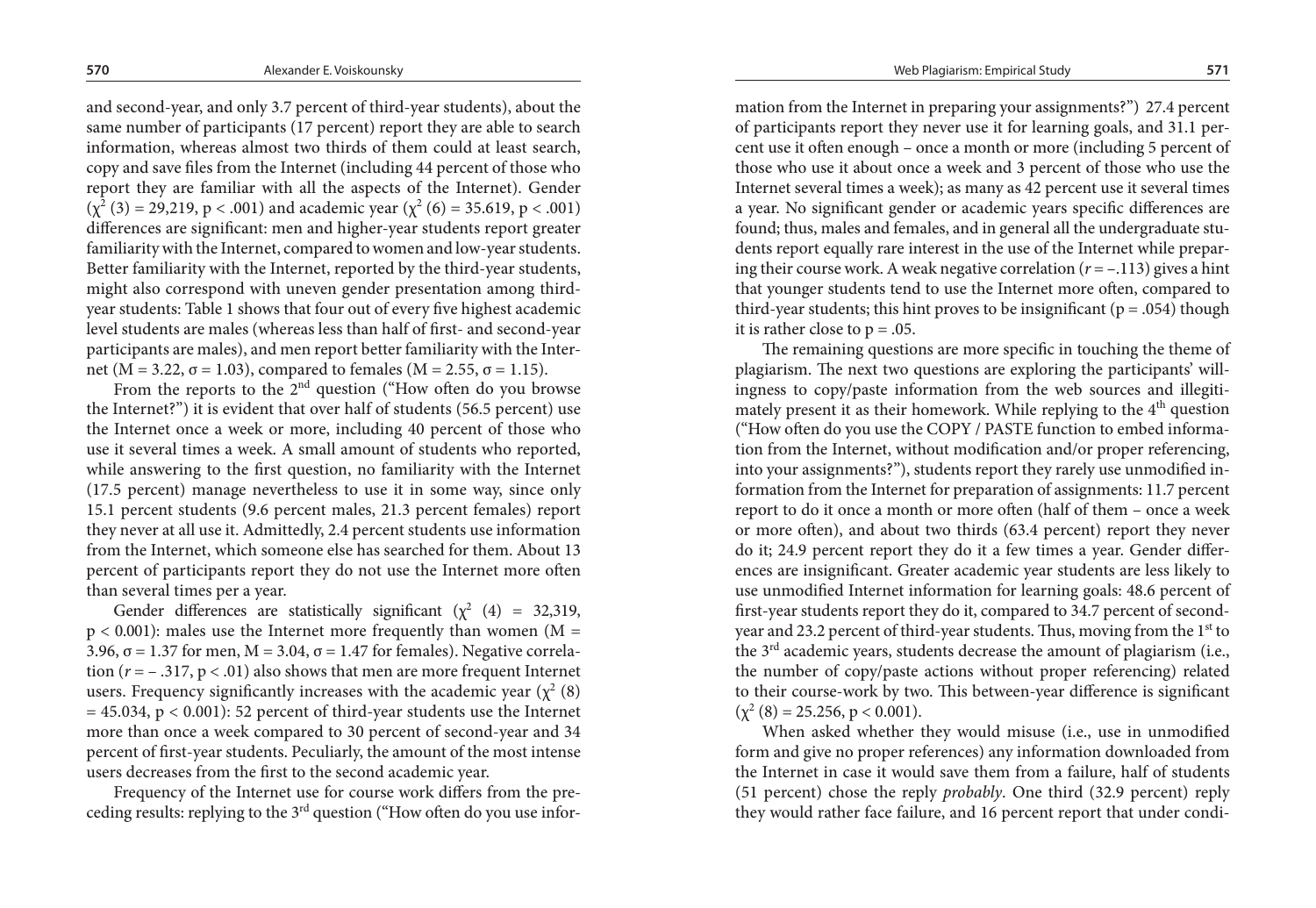tions of failure they would certainly use the copy/paste function and make no references, i.e. plagiarize (the  $5<sup>th</sup>$  question is "If it could save you from failing a module, would you use the COPY / PASTE function to use the readily available information from the Internet, without modification and/or proper referencing, into your assignment?"). Again, the results provide neither significant gender nor between-academic-year differences. Thus, the pressure of possible failure seems to cause the students' (mis)behavior, with the exception of one third of students who report they would not plagiarize anyway.

The next question broadens the range of conditions under which a student might prefer to plagiarize (Figure 1). Only 6.8 percent students reply they would under no circumstances use any readily available on the Internet information to present it as their assignment, and 24 percent replied alternatively, that they would do it at any time. Slightly more (25.3 percent) students believe that difficulty of an assignment, and 4.1 percent – its laboriousness, is a good excuse for plagiarism. About one third (31.5 percent) report they would do it to meet an urgent deadline, and 8.2 percent – to escape a failure. To compare, in giving answers to the preceding (the  $5<sup>th</sup>$ ) question, 16 percent students report





**Figure 1.** Type of conditions leading to unacceptable academic behavior (N=292)



Under which of the following conditions would you use information readily available on the Internet to hand in as your work or assignment?

**Figure 2.** Students' readiness to perform unacceptable academic behavior by condition and gender (N=292)

they would plagiarize under a pressure of a failure. Most of about 40 percent  $(31.5 + 8.2)$  students who report they would plagiarize under conditions of meeting an urgent deadline or escaping a failure seem to be recruited out of the group of those who replied to the preceding question *probably*.

Significant gender ( $\chi^2$  (5) = 25.902, p < 0.001) differences are found. Males tend to expose more moral (every four – 80 percent – out of five of those who would under no circumstances plagiarize are males) and at the same time more risky (males comprised over two thirds – 68.6 percent – of those who would plagiarize at any time, and about two thirds – 62.5 percent – of those who would plagiarize to escape failure) behaviors. Females outnumber males when they are able to find special excuses to plagiarize, for example when they believe the assignment is too laborious (83.3 percent females) or too difficult (60.8 percent females). Appropriate data are presented also at Figure 2 and Figure 3.

Data referring to the reported likelihood of plagiarism of students differing in academic year are presented at Figure 3. Though the differ-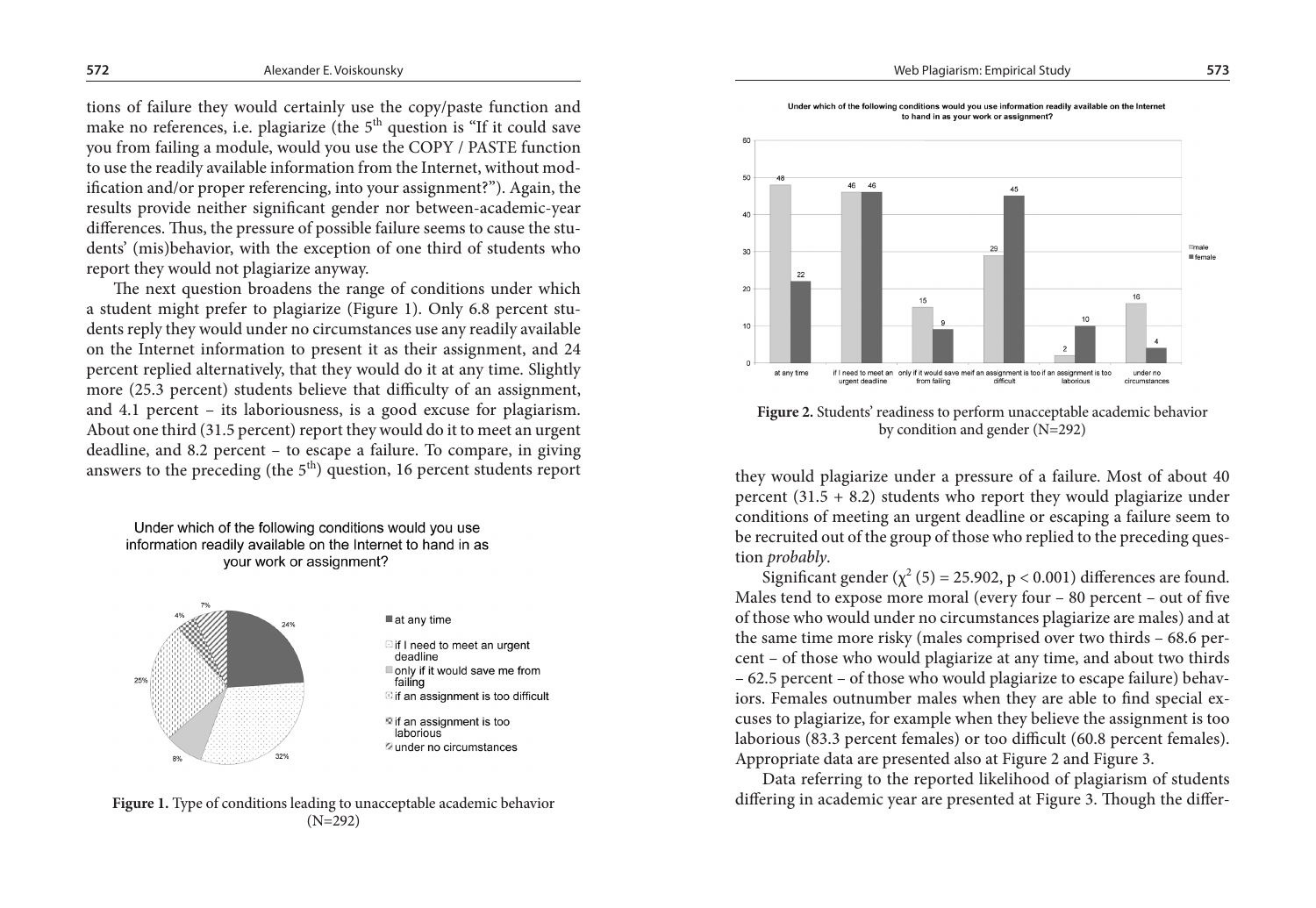

Under which of the following conditions would you use information readily available on the Internet to hand in as your work or assignment?



ences are not significant, the tendencies are evident enough. Namely, the third year students, being mostly males, report to be

- less dependent on excuses,
- more likely to plagiarize at any time, and
- less likely never (under no circumstances) to do it.

The next small block of questions refers to the University lecturers and tutors, i.e. those who represent the opposition to the students' academic cheating. They have to be fully competent to recognize and stop any kind of cheating, but in fact they are sometimes not. Academic cheating fills a gap between the students' expertise in abusing new media in order to succeed in plagiarizing and the tutor's incompetence or lack of time to make the adequate inquiries and recognize the cheating.

In the next question (namely, "Do you think that your tutor's expertise in using the Internet would enable him/her to find out whether you have used information taken directly from the Internet, without referencing, in your assignment?") the students are requested whether they believe that their tutor is competent enough to recognize that a student uses in his/her assignment some information pieces downloaded from the Internet and while doing this do not provide proper references. The results show that only 13 percent of students believe the tutor would not recognize their cheating, and twice as many, 27 percent, report that the tutor is likely to find it out. The majority, 60 percent, is not certain and thus reply *probably*. No gender or academic year differences prove to be significant.

Additionally to questioning the respondents' beliefs about their tutor's competence in recognizing plagiarism, the students have been asked whether they think that the tutor would indeed recognize in their assignments pieces of information taken from the Internet without proper referencing ("Do you think that the lecturer(s) would find out if you would hand in an assignment that contains information directly taken from the Internet?"). Again, the majority (65 percent) of participants choose the option *probably*, whereas a lesser (10.3 percent) amount of students reply that the tutor would not recognize information taken from the Internet. As many as 24.7 percent of participants believe that the tutor is able to find out the cheating in the student's assignment. Unlike the results referring to the preceding question, gender differences turn out to be statistically significant ( $\chi^2$  (2) = 12,097, p < .002): males' belief that the tutor would not recognize their cheating is five times greater (25 percent) than the females' belief (5 percent). Weak correlation (*r* = .139,  $p = 0.017$ ) shows the same trend. No academic year differences have been found to be significant.

The next question refers to the students' estimations of the risk/ benefit ratio of being caught plagiarizing ("Could the benefits of using information from the Internet, as your own work, outweigh the risk of being caught with plagiarism?"). Only 28.8 percent reply that the risks outweigh the possible benefits, whereas every fourth (24.7 percent) student places the possible benefits above risk. The rest of the students, i.e. about half of them, choose the option *probably*. Gender and academic year differences in replies to the question are insignificant. The variety of females' replies is nevertheless statistically significant ( $\chi^2$  (2) = 21,897, p < .001): females more often, compared to the random selection, choose the option *probably*. The same with the first year students' replies: the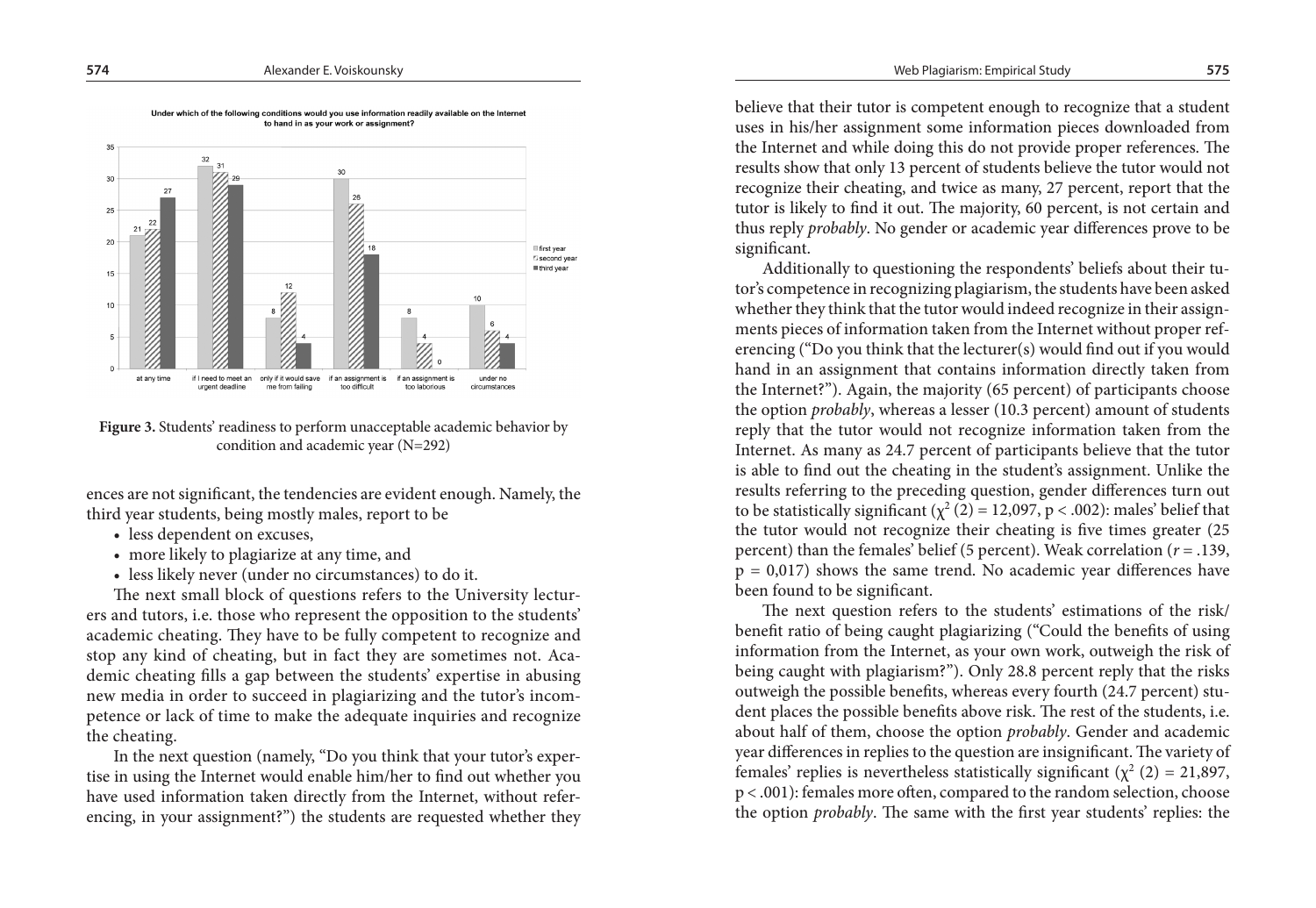option *probably* is chosen significantly more often  $(\chi^2)(2) = 23,468$ ,  $p < .001$ ).

Almost every student expects that he or she are not unique in expressing mostly positive attitude toward web plagiarism. In replying to the next question ("Do you think that some of your classmates use (or have used) information obtained from the Internet, in an unmodified format and without referencing, in their assignments?"), only 6.2 percent of participants express belief that their mates and peers do not use information taken from the Internet in their assignments without proper references. As many as 69.9 percent believe the mates illegitimately use information taken from the Internet, whereas 23.9 percent tell they are not sure. There are no significant differences between views expressed by males and females, and also between views expressed by students of different academic years.

In the next question the students have been overtly asked if they would feel guilty of plagiarizing ("Would you feel guilty about using information taken from the Internet as *your work*?"). A bit more than half of the participants accept that they might acquire this feeling: 28.4 percent of students have replied that they would certainly feel guilty handing information taken from the Internet, as their own work, whereas 27.1 percent have reported that they would *possibly* feel guilty. About half of the students (44.5 percent) report that they certainly would not feel guilty about plagiarism.

No statistically significant differences in the distribution of response categories between males and females are found, whereas the distribution of response categories characterizing males only is statistically significant ( $\chi^2$  (2) =11,692, p < .003): taken all those who report that they would not feel guilty plagiarizing, 55.4 percent are males and 44.6 percent females. Thus it is easy to admit that males are less prone, compared to females, to feel guilty committing plagiarism. No significant differences in feeling guilty between the replies given by students of first, second and third academic year are found, though a weak correlation  $(r = .157, p = .007)$  corresponds to a tendency: replies "yes" increase from the first to the third years, accompanied by a decrease of replies "no" (the "no"/"yes" proportion is 52.3/20.2 percent first-year, 41.6/28.7 percent second-year, and 37.8/39.0 percent third-year students); the

Would you feel quilty about using information taken from the Internet as your work?



**Figure 4.** Students' self-reported level of feeling guilty of performing plagiarism, by academic year (N=292)

proportion of neuter replies is about the same – see Figure 4. Indeed, the means and standard deviations increase: for the first-year  $M = 1.68$ ( $\sigma$  = .792), for the second-year M = 1.87 ( $\sigma$  = .833), for the third-year students  $M = 2.01$  ( $\sigma = .882$ ). This tendency seems worth mentioning, since the third year students are mostly males, and in general males less often report they feel guilty, compared to females.

All the students who report they feel guilty, or non-guilty of plagiarizing, or else give neuter replies, may feel nevertheless uneasiness in telling their mates that they perform academic cheating. Thus, a special question has been asked, namely "Would you tell anyone (i.e., friends) if you were to plagiarise information from the Internet?" The results are somehow embarrassing, since only 13 percent of students report he or she would not tell others about plagiarism, whereas 64.0 percent report they would tell, and 23 percent students report they would *probably* tell friends about plagiarism. The results do not significantly differ by gender and by academic year, although there is a non-significant tendency toward a gradual decrease of positive replies from the first to the third academic year.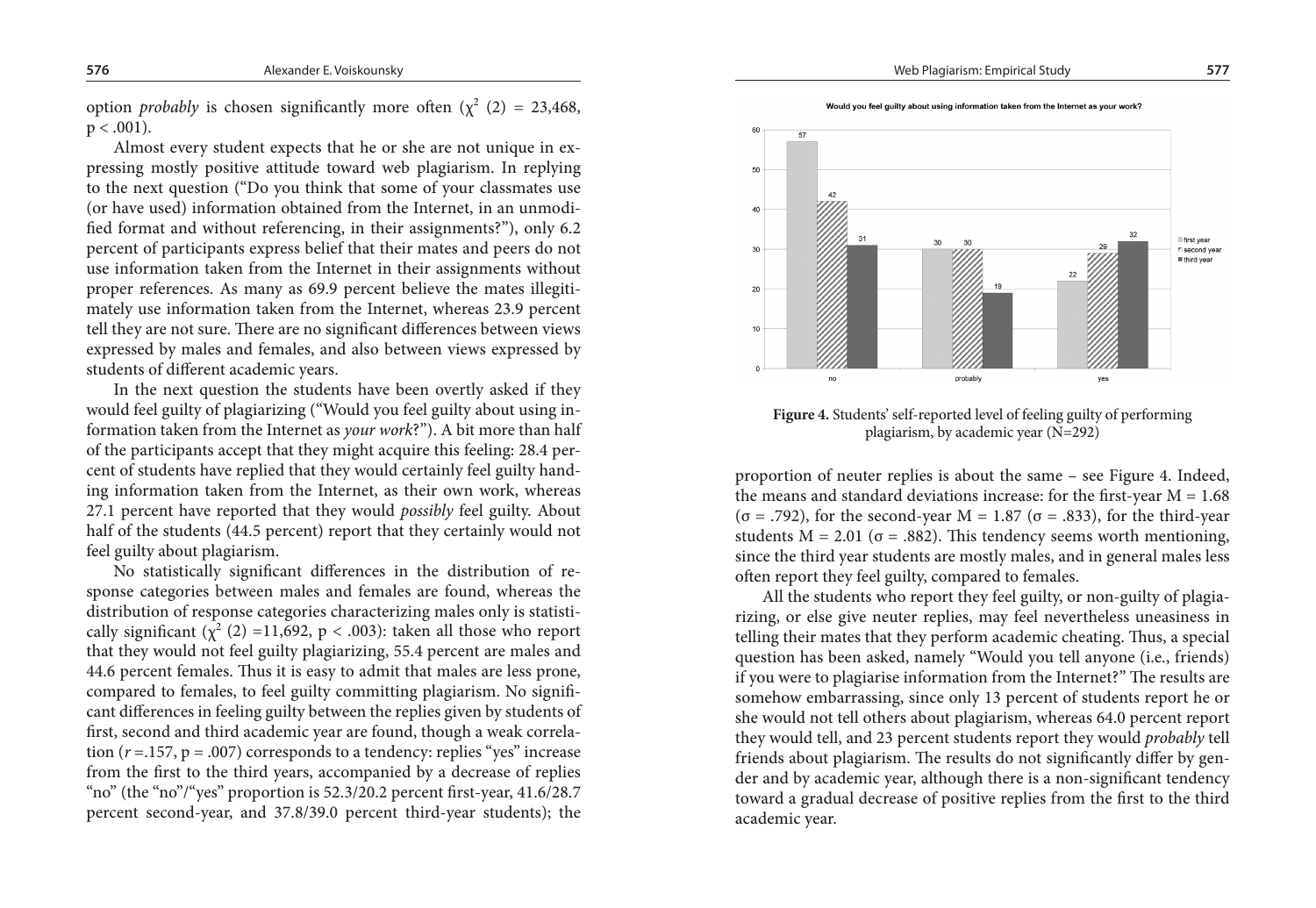





Lastly, the students have been asked about their level of mastery of the English language; evidently, this question makes sense only in non-English speaking countries. The background of this question is that on the Internet there is much more information in English than in any other language, and thus those who have better mastered English have an advantage over less fluent speakers/readers of English, i.e. may turn to much more numerous web sources for committing plagiarism.

The results show that the students report good enough mastery of English: 80.6 percent report the level of Basic English and above (Intermediate/Good English or excellent/Proficient English), whereas only 6.8 percent choose the option "no English at all (few words only)" and 12.6 percent report their command of English is "very poor". At the same time not too many students – 11 percent – report their English being excellent.

Males report greater competence in English than females:  $M = 3.60$ (σ = 1.04) for males, and M = 2.99 (σ = .97) for females; negative cor-



Figure 6. Students' self-reported competence in English language, by academic year (N=292)

relation  $r = -.293$  ( $p < .01$ ) shows that males' mastery of the English language is greater than that of females'. Over half of males, 58.3 percent, and only 33.9 percent of females report their level of mastery as Basic English and above; "no English at all" report 4.5 percent of males and 9.6 percent of females. Between-gender differences are statistically significant ( $\chi^2$  (4) = 31.038, p < .001). More detailed data as judged by gender are presented at Figure 5.

Differences in the distribution of the response categories between students of various academic years are statistically significant ( $\chi^2$  (8) = 28.070,  $p < .001$ ), with correlation  $r = .283$  ( $p < .01$ ) showing that the greater the academic year, the better is the reported level of students' mastery of the English language. Indeed, as is shown at Figure 6, the level of Basic English and above is reportedly characteristic for 33.9 percent of first year students, 44.5 percent of second year students, and 67.1 percent of third year students. On the contrary, among those who reports that he or she do not know English at all there are 11.0 percent of first year students, 7.9 percent of second year students, and not a one third year student.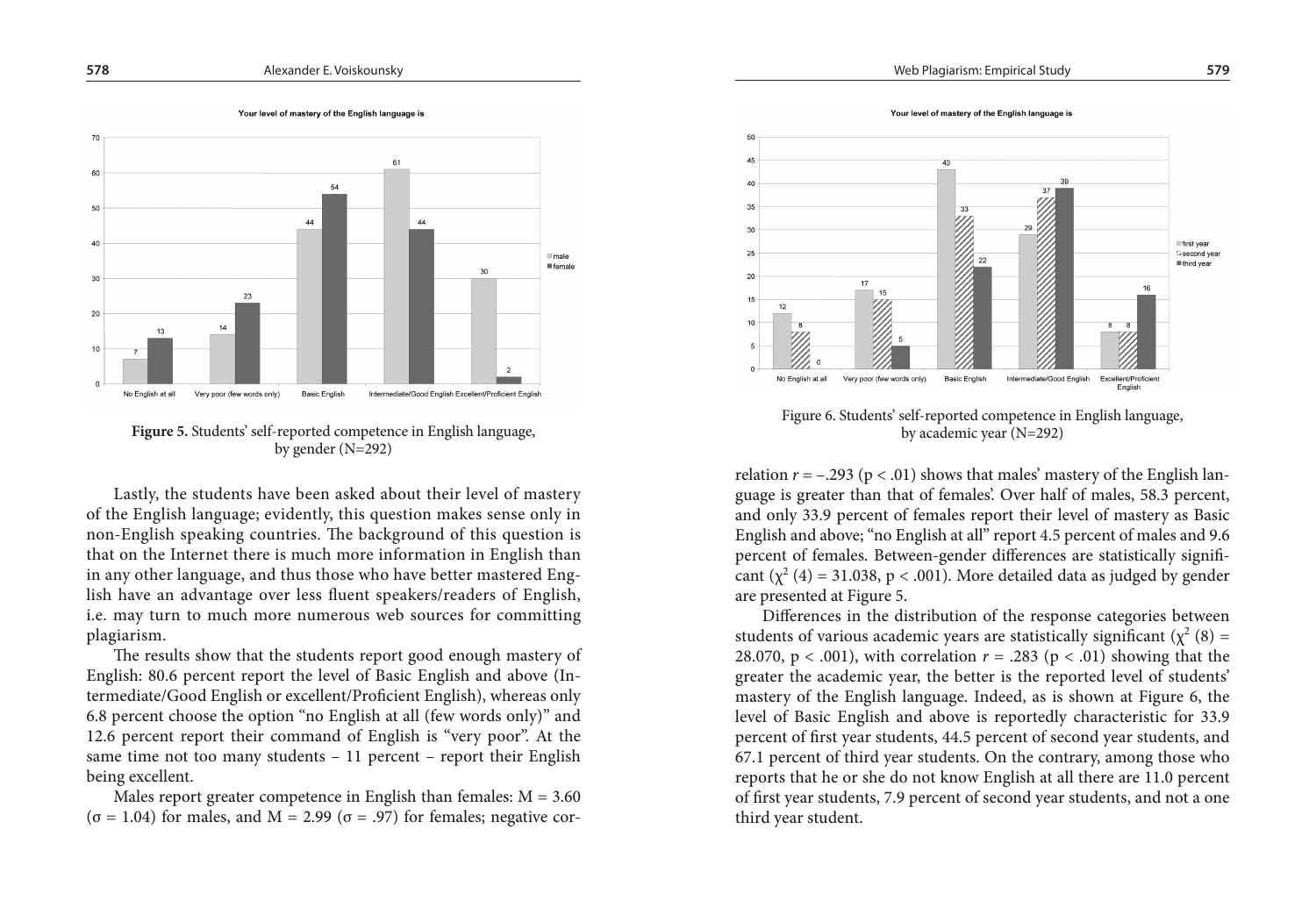#### **Discussion**

First we discuss the most general result: whether Russian undergraduate science students are heavy plagiarizers. At the first glance, this is not so. Indeed, about two thirds (63.4 per cent) of students report they do not use the copy/paste function without proper referencing. Moreover, due to the students' reports they do not use the Internet too often to perform assignments: 27.4 per cent report they never do it, 42 per cent report they use it several times a year and only about one third of students (31.1 per cent) report they do it often enough – once a month or more. Even more, the reported cases of plagiarism tend to decrease with the increase of an academic year: whereas about half (48.6 per cent) of first year students confess they plagiarize, as many as two times fewer (23.2 per cent) third year students report the same. Also, junior students less often report they feel guilty plagiarizing.

These results might be interpreted in such a way that students (at least about two thirds of them) reject plagiarism due to their inner moral responsibility, and the morals of the third year students is superior to the morals of juniors. This explanation is positive, since the goals of the University-level education include transfer of both knowledge and moral responsibility. Thus, the more classes take the students, the greater is their responsibility, at least supposedly. Additionally, the more classes a student takes, the greater is his/her understanding of which actions are illicit and/or dishonest.

Another possible interpretation, which is not alternative to the above one, lies in the specifics of undergraduate education in Russia. Students have a rather limited choice of classes, since most of the undergraduate classes are obligatory. All the classes can be roughly divided into professional ones and non-professional ones – the latter include foreign language, basics of economics and philosophy, often – world history and culture studies and some other disciplines, dependent on particular university. Traditionally, non-professional classes are the least popular taken all the generations of science students. The strictly professional education – special courses tailored to each specialization – often starts at the third academic year, though basic science courses such as physics, mathematics, biology, chemistry, etc. are taught during the first two years. It is important to note that the most part (but certainly not all) of exams have to be passed in an oral form. Exams are given twice a year, and a coursework is to be submitted once an academic year; during the semesters students have rather few assignments to be submitted in a written form.

The assignments in the least popular non-professional disciplines are the most likely to be plagiarized each time when students have to submit a paper in a written form: for each non-professional discipline, students might submit such a paper once or twice a year during the first two academic years. There is a great variety of such papers uploaded on web sources, and since the themes are often repetitive, the papers placed at a website a year or several years ago might well fit. On the contrary, assignments referring to professional education (the third and ongoing academic years) are less often repetitive, and the choice of web-placed papers is rather restricted – that means, taking a paper from the web and handing it in is more risky, compared to nonprofessional papers.

We can conclude that normally, Russian undergraduate science students may use a web-placed material and hand it in without changes as often as several times a year, whilst they are junior (first and second year) students, and have a much less need to do so when they are third-year students. That is exactly what the vast majority of students confess they do, since only 6.8 per cent report they would never plagiarize, under any condition. It is worth noting that about the same number, only 6.2 per cent of students reply they believe that their mates do not plagiarize. Also, it is very close to what Dr. Helene Marcoux, board member of The Center for Academic Integrity, a group of 320 colleges in the USA, said: "95 percent of students have admitted to cheating at some point in their education" (Roeschke, 2004).

Although undergraduate science students in Russia may plagiarize only several times a year, this is enough to call the most of them plagiarizers, and even heavy plagiarizers, since they have no special need to plagiarize more often. Every possible reason out of the requested ones seems worth for them to do plagiarizing, including time pressure, urgency and laboriousness of the assignments, high likeability to fail, and even no reason at all: any time. About half (44.5 per cent) of them would not feel guilty to plagiarize.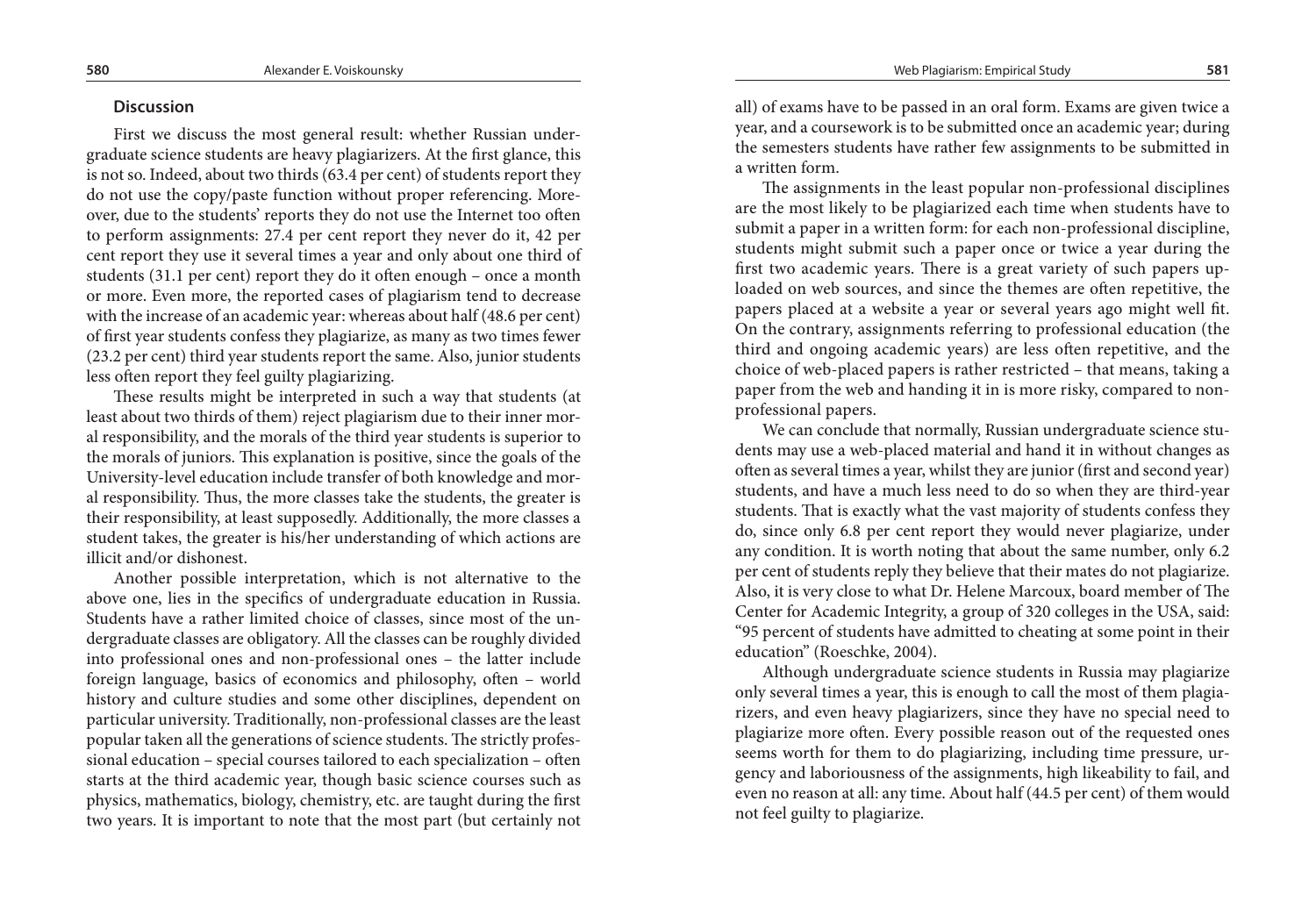We can assume that some of them, especially the junior ones, do not fully realize, and their academic administrators and tutors might have failed to inform them, that using simple copy/paste function without proper referencing means dishonesty: this sort of ill-doing does not seem to be widely known to students. The tutors are likely to be the key persons to filter cases of plagiarism out and to stop its epidemics-type development. Right now, nevertheless, it is unlikely that the tutors are either filtering plagiarism out or making attempts to stop it: about two thirds (60 per cent) of students are not sure if their tutor's expertise is high enough to recognize plagiarism, and besides every fourth (24.7 per cent) student reports that it is worth plagiarizing even if their tutors would certainly recognize it. Even taken that the tutors' expertise is high enough, the students are not sure they would bother to find out pieces taken from the Internet, would reject the assignment and blame or try to dispel dishonest students.

In fact, most often the faculty members would simply demand that the student do the plagiarized assignment again and do no not use the web sources. Thus, students do not risk too much when they hand in a dishonest product. To the best of the authors' knowledge, not all the universities in Russia openly demand that students entering the University never perform plagiarism in any form, including taking materials from the Internet. Hopefully the number of these open demands is going to increase.

#### **Conclusion**

The study has shown that undergraduate science students in Russia locate themselves within the mainstream of world-wide community of dishonest students who keep web-plagiarizing, i.e. taking materials from the Internet and handing these materials in as their own assignments. Russian students are mostly competent in the use of the Internet, and use it quite often; they report to have rather few moral barriers towards plagiarizing; they believe most of their mates do the same; they are not sure their tutors are able and are willing to recognize cheating; finally, they are competent enough in English and are hypothetically able to plagiarize materials in two languages.

#### **Acknowledgments**

The author is thankful to Dr. Attila Szabo for numerous discussions of the problem area and for presenting the questionnaire to measure plagiarism. The author thanks his assistants – psychologists Ksenia Reitzen who collected the materials, and Stanislav Seniushschenkov who handled the data. Associate professors Boris Aliev, Natalia Berezanskaya, Olga Gordeeva, and Joseph Krichever participated in the study when they let the research assistant collect data during their lectures.

## **References**

Ang, A.Y., and Lo, B.W.N. (2001). *Software piracy attitudes of tertiary students in Australia*. From www.hkcs.org.hk/searcccd/ed11\_aa.htm.

Cronan, T.P., and Kreie, J. (2000). Making ethical decisions. *Communications of the ACM*, 43. P. 66-71.

Debnath, N., and Bhal, K.T. (2002). Religious belief and pragmatic ethical framework as predictors of ethical behaviour. In F. Sudweeks, and Ch. Ess (eds.). *Cultural Attitudes towards Technology and Communication. Proceedings of the 3rd International Conference.* P. 409-420.

Earl, T. (2004). *Internet Plagiarising Student Sues University*. From www.webuser. co.uk/49305.html.

Jackson, L.A. et al. (2008). Cultural differences in morality in the real and virtual worlds: A comparison of Chinese and U.S. Youth. *CyberPsychology & Behavior*, 11(3). P. 279-286.

Kim, K.H. (2003). A study of the conduct of Korean IT participants in ethical decision making. *Lecture Notes in Computer Science*, 2713. P. 64-74.

Kini, R.B., Ramakrishna, H.V., and Vijayaraman, B.S. (2003). An exploratory study of moral intensity regarding software piracy of students in Thailand. *Behaviour and Information Technology*, 22. P. 63-70.

Kolb, J.A., et al. (2003). Communicating about ethics in classroom and training situations: Special issues related to multicultural audiences. In. B. Schwom, and L. Beamers (eds.). *Conference Proceedings of the Association for Business Communication*, Section 9, 1-6. The Association for Business Communication, New York. From http://www.businesscommunication.org/conventions/procedings.html.

Langford, D. (ed.). (2000). *Internet Ethics*. Macmillan Press, Houndmills et al.

Loch, K.D., and Conger, S. (1996). Evaluating Ethical Decision Making and Computer Use. *Communications of the ACM*, 39. P. 74-83.

McGuire, Sh., et al. (2002). Teenagers self-reported motivations for participating in computer crime. In *8th International Conference on Motivation (Workshop on Achievement and Task Motivation). Abstracts.* Moscow. P. 72-73.